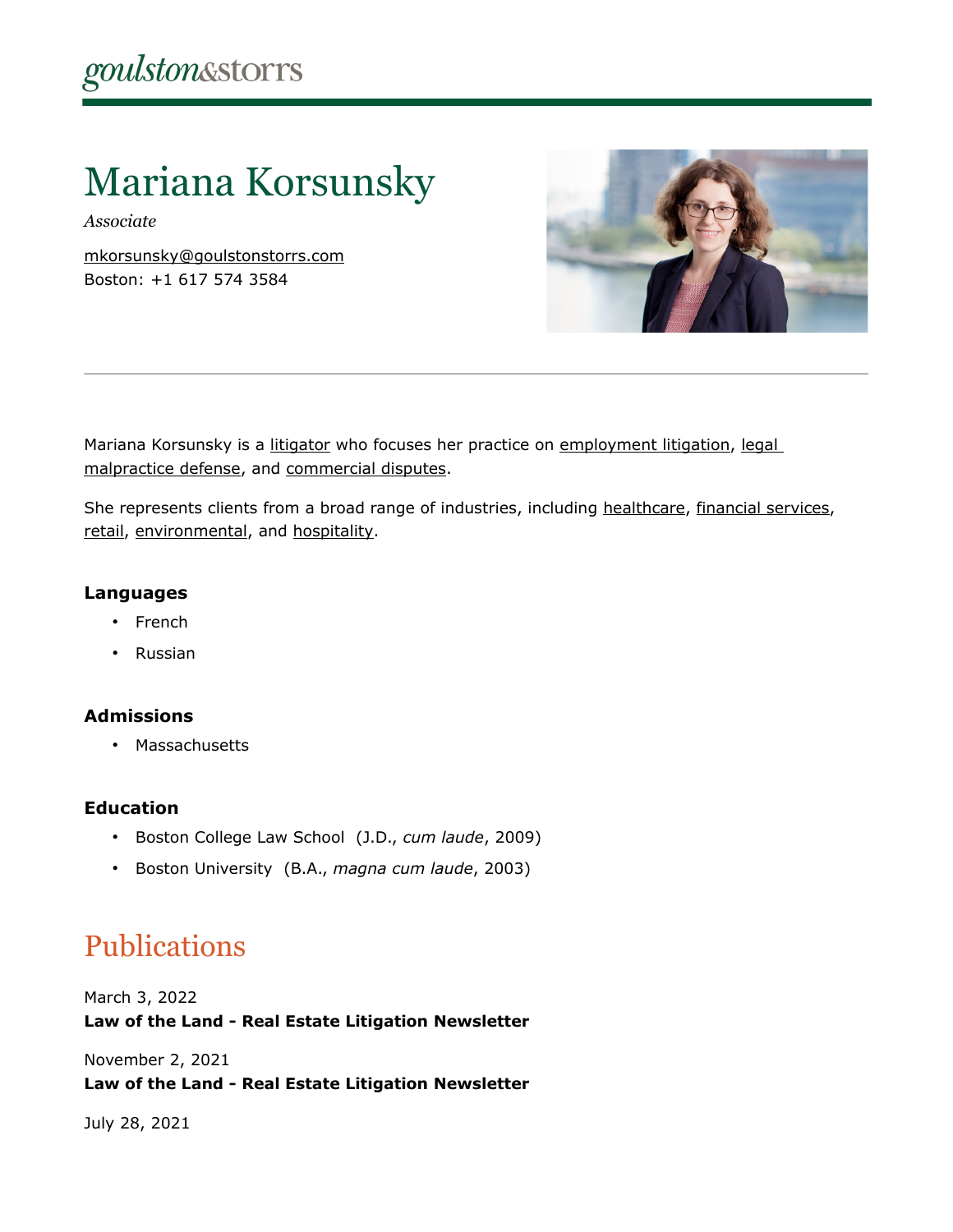### **Law of the Land - Real Estate Litigation Newsletter**

07/07/21 **Law360: Mass. Ruling A Cautionary Tale For Attorneys Changing Firms** Law360

June 7, 2021 **Law of the Land - Real Estate Litigation Newsletter**

# Representative Matters

#### **Directed Verdict on Behalf of Managing Member of Joint Venture**

Obtained directed verdict after six day jury trial on behalf of managing member of real estate development joint venture on plaintiff's claims of breach of contract and unfair and deceptive business acts and practices.

### **Boston-based Seafood Company Evaluation**

Representation of a Boston-based seafood company in arbitration to determine the value of the business income and extra expense losses the company sustained following the shutdown of its main distribution facility. The arbitration resulted in an award in excess of \$2.5M.

#### **Commercial Property Owner Personal Injury and Property Damage**

Representation of a commercial property owner in a lawsuit alleging bodily injury and property damage claims arising out of alleged exposure to mold.

#### **Defended a Major Medical Institution**

Successfully defended a major medical institution in an appeal brought by a minority of class members challenging a cy pres award of \$11.4 million for medical research.

#### **Defending Discrimination and Wage Claims**

Defending businesses in matters involving discrimination and wage claims in state and federal courts, and before administrative agencies.

#### **Investment Advisors Regulatory Investigations**

Representation of investment advisors in connection with regulatory investigations of securities law and other violations.

#### **Legal Malpractice Defense**

Defending law firms against legal malpractice claims.

#### **Obtained Summary Judgment**

Obtained summary judgment for two financial services firms in a wrongful discharge case.

#### **Privacy and Cybersecurity Advise**